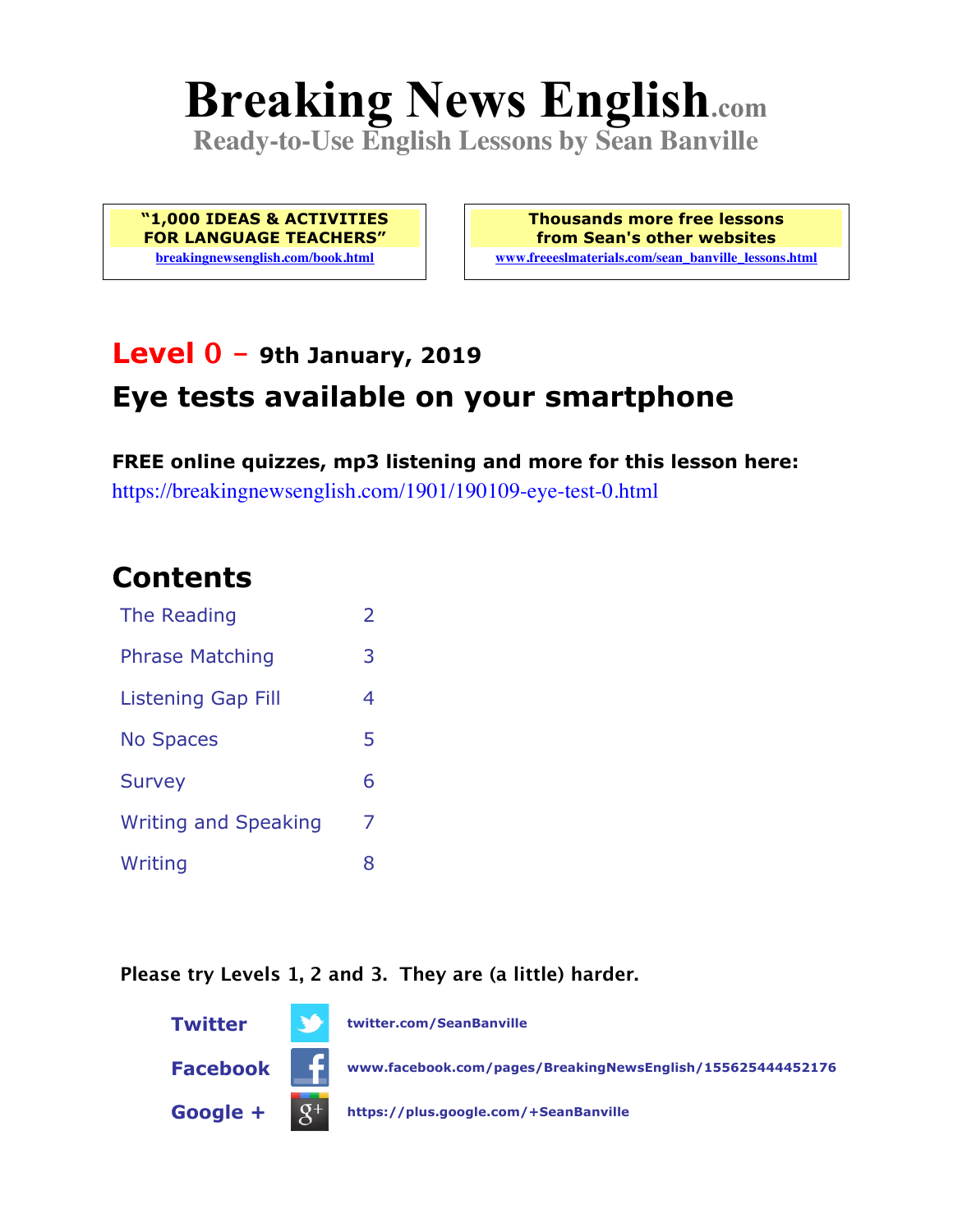## **THE READING**

From https://breakingnewsenglish.com/1901/190109-eye-test-0.html

A device for smartphones can test our eyes. It can tell us how bad our eyes are, and then order glasses online. It is from a company called EyeQue. The company says the eye test is as good as the test from an optician. It already tested the eyes of 50,000 people. The device costs \$30. EyeQue said the device was helpful. It said the optician can be in a hurry and will do only one test. EyeQue takes many tests and averages them. This gives a better result. The device will not replace the optician. An optician checks for eye problems. The device cannot do this.

Sources: http://**fortune.com**/2018/12/21/eyeque-home-eye-exam/ https://**thegadgetflow.com**/blog/eyeque-visioncheck-eye-test/ https://www.**geeky-gadgets.com**/diy-eye-test-22-11-2018/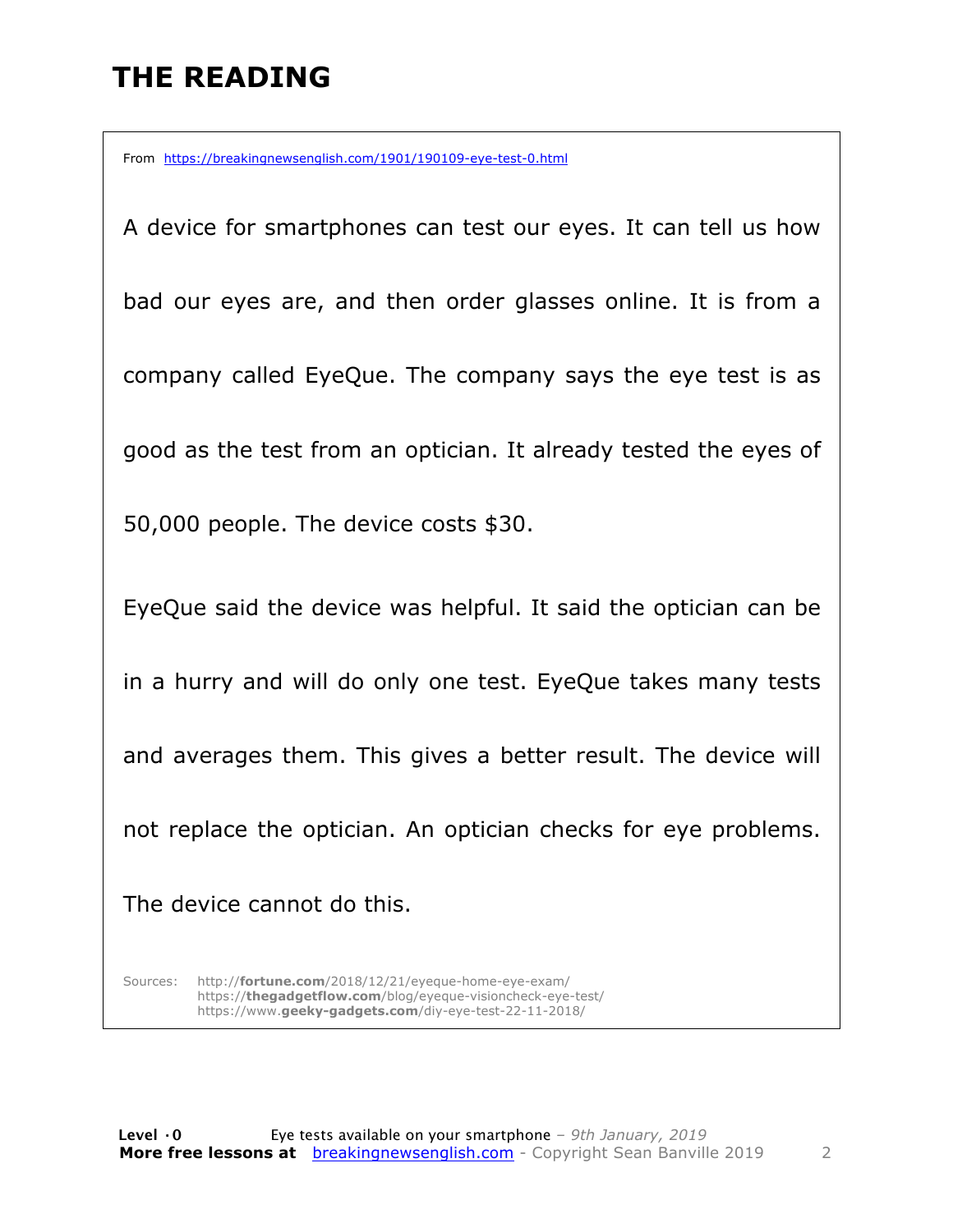# **PHRASE MATCHING**

From https://breakingnewsenglish.com/1901/190109-eye-test-0.html

#### **PARAGRAPH ONE:**

| 1. A device                   | a. an optician        |
|-------------------------------|-----------------------|
| 2. It can tell us how bad our | b. online             |
| 3. order glasses              | c. $costs$ \$30       |
| 4. It is from a company       | d. eyes are           |
| 5. the eye test is as         | e. called EyeQue      |
| 6. the test from              | f. of $50,000$ people |
| 7. It already tested the eyes | g. for smartphones    |
| 8. The device                 | h. good               |
|                               |                       |

#### **PARAGRAPH TWO:**

| 1. the device                  |    | a. the optician      |
|--------------------------------|----|----------------------|
|                                |    |                      |
| 2. It said the optician        |    | b. a better result   |
| 3. be in                       |    | c. for eye problems  |
| 4. EyeQue takes many tests     |    | d. a hurry           |
| 5. This gives                  |    | e. do this           |
| 6. The device will not replace | f. | can                  |
| 7. An optician checks          |    | g. and averages them |
| 8. The device cannot           |    | h. was helpful       |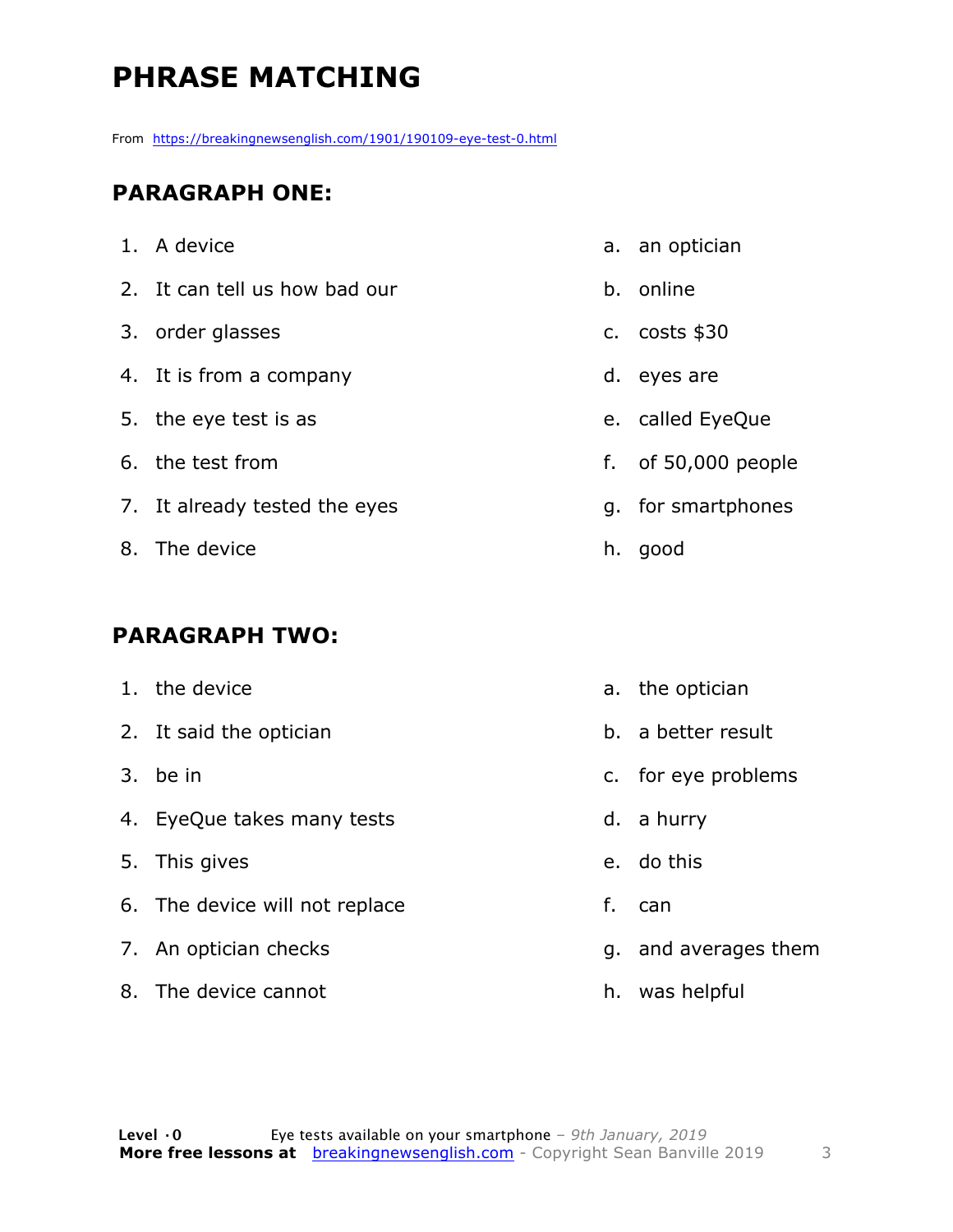### **LISTEN AND FILL IN THE GAPS**

From https://breakingnewsenglish.com/1901/190109-eye-test-0.html

| A device for smartphones (1) __________________________________ eyes. It can |  |
|------------------------------------------------------------------------------|--|
| tell us $(2)$ ________________________________ eyes are, and then order      |  |
| glasses online. It $(3)$ __________________________ company called           |  |
| EyeQue. The company says the (4) _________________________ as                |  |
| good as the test $(5)$ __________________________. It already tested the     |  |
| eyes of 50,000 people. (6) _________________________________ \$30.           |  |
| EyeQue said the $(7)$ __________________________. It said the optician       |  |
|                                                                              |  |
|                                                                              |  |
|                                                                              |  |
|                                                                              |  |
| problems. The device $(12)$ _________________________.                       |  |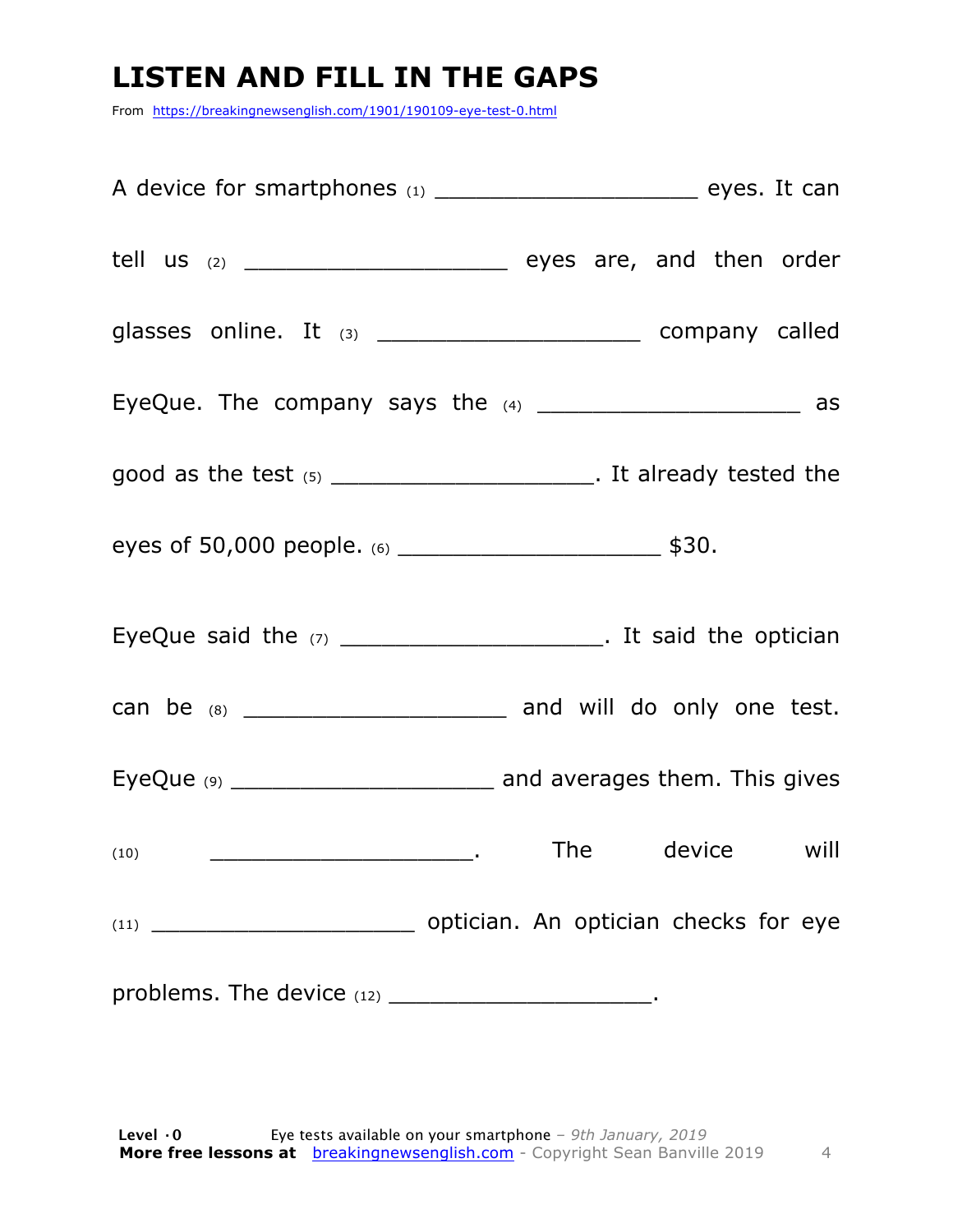# PUT A SLASH ( / ) WHERE THE SPACES ARE

From https://breakingnewsenglish.com/1901/190109-eye-test-0.html

Adeviceforsmartphonescantestoureyes.Itcantellushowbadoureyes

are, and the norder glasses online. It is from a company called EyeQue. Th

ecompanysaystheeyetestisasgoodasthetestfromanoptician.Italrea

dytestedtheeyesof50,000people.Thedevicecosts\$30.EyeQuesaidth

edevicewashelpful.Itsaidtheopticiancanbeinahurryandwilldoonlyon

etest.EyeQuetakesmanytestsandaveragesthem.Thisgivesabetterre

sult. The device will not replace the optician. An optician checks for eyepr

oblems. The device cannot do this.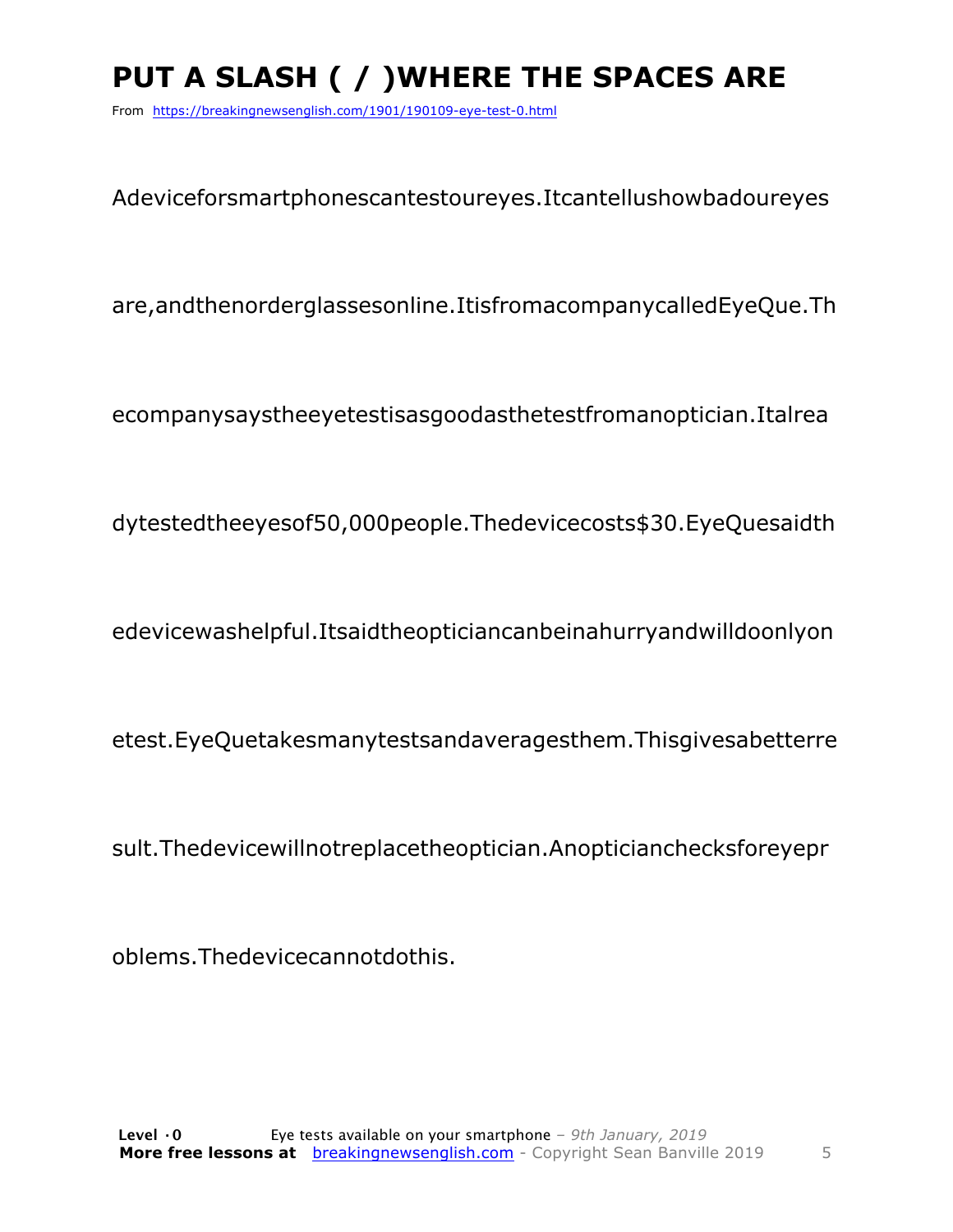### **EYE TESTS SURVEY**

From https://breakingnewsenglish.com/1901/190109-eye-test-4.html

Write five GOOD questions about eye tests in the table. Do this in pairs. Each student must write the questions on his / her own paper.

When you have finished, interview other students. Write down their answers.

|      | STUDENT 1 | STUDENT 2 | STUDENT 3 |
|------|-----------|-----------|-----------|
| Q.1. |           |           |           |
| Q.2. |           |           |           |
| Q.3. |           |           |           |
| Q.4. |           |           |           |
| Q.5. |           |           |           |

- Now return to your original partner and share and talk about what you found out. Change partners often.
- Make mini-presentations to other groups on your findings.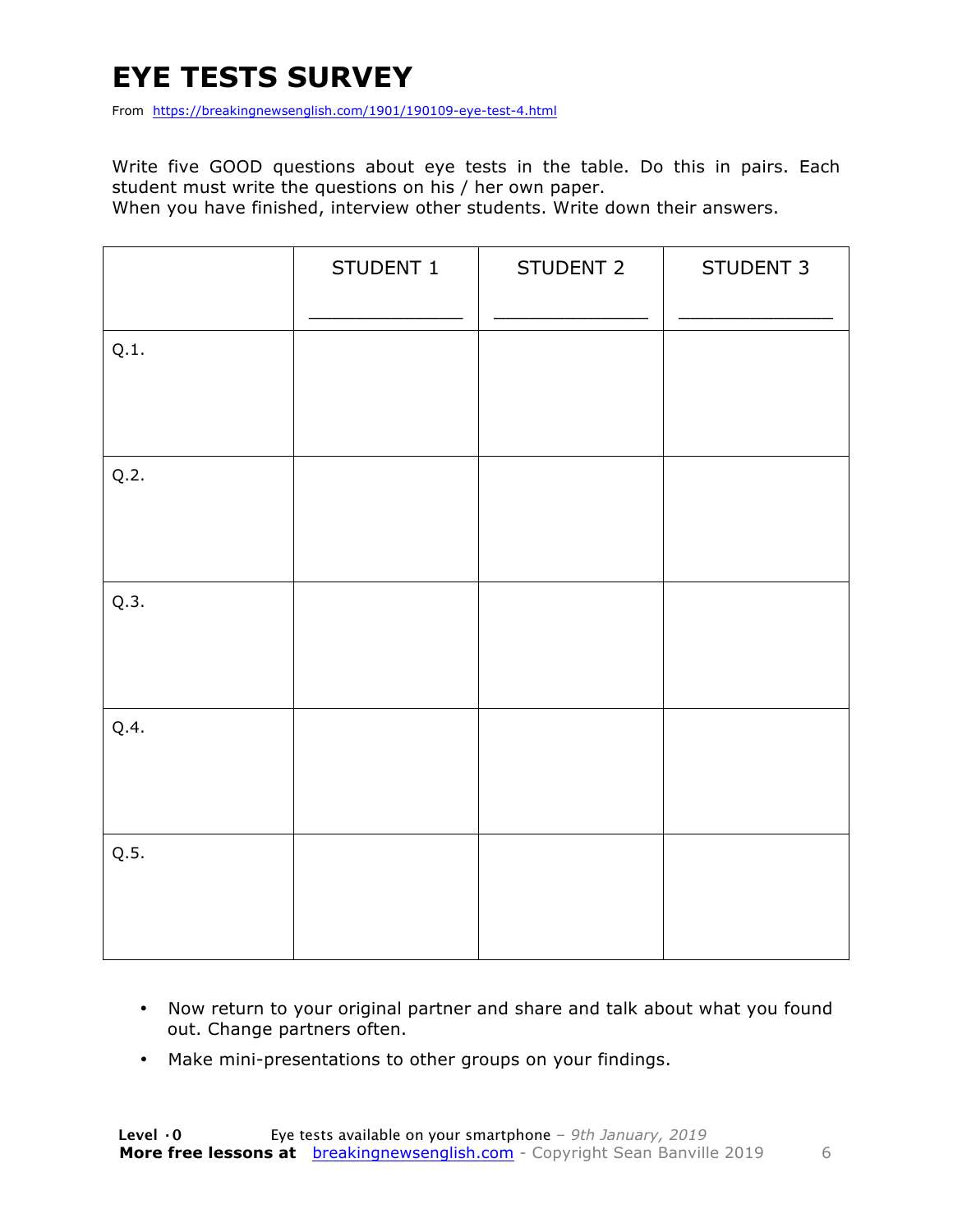#### **WRITE QUESTIONS & ASK YOUR PARTNER(S)**

Student A: Do not show these to your speaking partner(s).

| a)            |                                                    |  |  |
|---------------|----------------------------------------------------|--|--|
| b)            |                                                    |  |  |
| $\mathsf{c})$ | <u> 1980 - John Stein, Amerikaansk politiker (</u> |  |  |
| d)            |                                                    |  |  |
| e)            |                                                    |  |  |
| f)            |                                                    |  |  |
|               |                                                    |  |  |

*Eye tests available on your smartphone – 9th January, 2019* More free lessons at breakingnewsenglish.com

#### **WRITE QUESTIONS & ASK YOUR PARTNER(S)**

-----------------------------------------------------------------------------

Student B: Do not show these to your speaking partner(s).

| a) |  |  |
|----|--|--|
| b) |  |  |
| c) |  |  |
| d) |  |  |
| e) |  |  |
| f) |  |  |
|    |  |  |